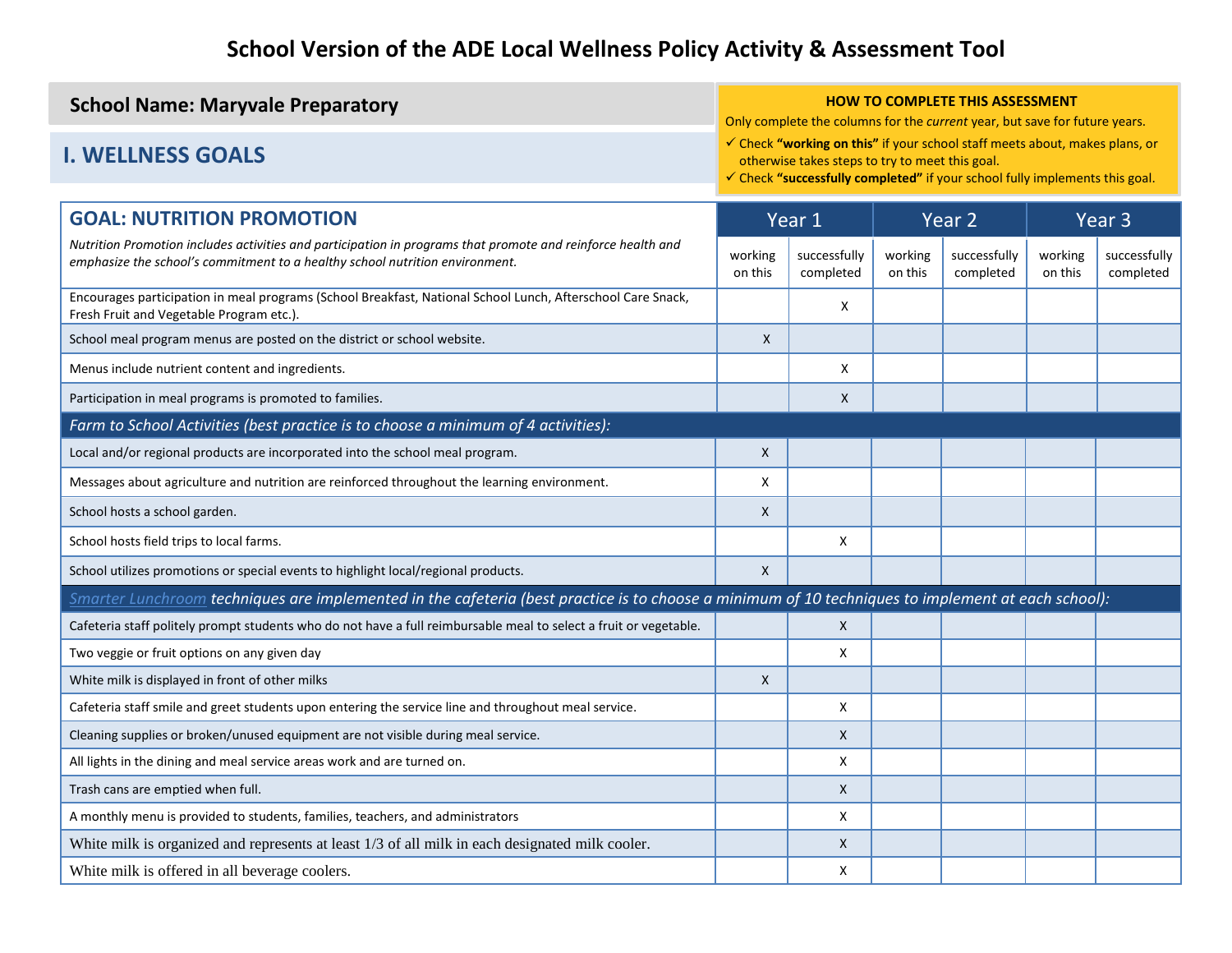| <b>GOAL: NUTRITION EDUCATION</b>                                                                                                                                                                                                                                                                                                                                                                                                                                                                                                                                                                                                                                                                                                    |                                                                                                                                                                                                                                                                                                                                                                                                                                                                                                                                                                                                                                                                       |                    | Year 1                    |                    | Year 2                    |                    | Year <sub>3</sub>         |
|-------------------------------------------------------------------------------------------------------------------------------------------------------------------------------------------------------------------------------------------------------------------------------------------------------------------------------------------------------------------------------------------------------------------------------------------------------------------------------------------------------------------------------------------------------------------------------------------------------------------------------------------------------------------------------------------------------------------------------------|-----------------------------------------------------------------------------------------------------------------------------------------------------------------------------------------------------------------------------------------------------------------------------------------------------------------------------------------------------------------------------------------------------------------------------------------------------------------------------------------------------------------------------------------------------------------------------------------------------------------------------------------------------------------------|--------------------|---------------------------|--------------------|---------------------------|--------------------|---------------------------|
| choices, or nutrition education can be offered as sequential individual lessons throughout the school year.                                                                                                                                                                                                                                                                                                                                                                                                                                                                                                                                                                                                                         | Nutrition education teaches behavior-focused skills and may be offered as part of a comprehensive, standards-<br>based program to provide students with the knowledge and skills needed to safeguard health and make positive                                                                                                                                                                                                                                                                                                                                                                                                                                         | working<br>on this | successfully<br>completed | working<br>on this | successfully<br>completed | working<br>on this | successfully<br>completed |
| Nutrition education is taught in the following grades:                                                                                                                                                                                                                                                                                                                                                                                                                                                                                                                                                                                                                                                                              |                                                                                                                                                                                                                                                                                                                                                                                                                                                                                                                                                                                                                                                                       |                    |                           |                    |                           |                    |                           |
| $\boxtimes K \boxtimes 1 \boxtimes 2 \boxtimes 3 \boxtimes 4 \boxtimes 5$                                                                                                                                                                                                                                                                                                                                                                                                                                                                                                                                                                                                                                                           |                                                                                                                                                                                                                                                                                                                                                                                                                                                                                                                                                                                                                                                                       |                    | X                         |                    |                           |                    |                           |
| ⊠ 6 ⊠ 7 ⊠ 8                                                                                                                                                                                                                                                                                                                                                                                                                                                                                                                                                                                                                                                                                                                         |                                                                                                                                                                                                                                                                                                                                                                                                                                                                                                                                                                                                                                                                       |                    | $\mathsf{X}$              |                    |                           |                    |                           |
| $\boxtimes$ 9 $\Box$ 10 $\Box$ 11 $\Box$ 12                                                                                                                                                                                                                                                                                                                                                                                                                                                                                                                                                                                                                                                                                         |                                                                                                                                                                                                                                                                                                                                                                                                                                                                                                                                                                                                                                                                       | $\mathsf{X}$       |                           |                    |                           |                    |                           |
| Elementary Schools: Nutrition education is offered as part of sequential, comprehensive standards-based<br>health education curriculum.                                                                                                                                                                                                                                                                                                                                                                                                                                                                                                                                                                                             |                                                                                                                                                                                                                                                                                                                                                                                                                                                                                                                                                                                                                                                                       | Χ                  |                           |                    |                           |                    |                           |
| Nutrition education is taught through other subjects like math, science, language arts, social sciences and<br>electives.                                                                                                                                                                                                                                                                                                                                                                                                                                                                                                                                                                                                           |                                                                                                                                                                                                                                                                                                                                                                                                                                                                                                                                                                                                                                                                       |                    | X                         |                    |                           |                    |                           |
| the health education curricula.                                                                                                                                                                                                                                                                                                                                                                                                                                                                                                                                                                                                                                                                                                     | Health education teachers provide opportunities for students to practice or rehearse the skills taught through                                                                                                                                                                                                                                                                                                                                                                                                                                                                                                                                                        |                    | X                         |                    |                           |                    |                           |
| Teachers and other staff receive training in nutrition education.                                                                                                                                                                                                                                                                                                                                                                                                                                                                                                                                                                                                                                                                   |                                                                                                                                                                                                                                                                                                                                                                                                                                                                                                                                                                                                                                                                       | $\mathsf{X}$       |                           |                    |                           |                    |                           |
| Media literacy is taught with an emphasis on food and beverage marketing.                                                                                                                                                                                                                                                                                                                                                                                                                                                                                                                                                                                                                                                           |                                                                                                                                                                                                                                                                                                                                                                                                                                                                                                                                                                                                                                                                       |                    |                           |                    |                           |                    |                           |
| Nutrition education is taught in collaboration with community partner: Community Partner Name                                                                                                                                                                                                                                                                                                                                                                                                                                                                                                                                                                                                                                       |                                                                                                                                                                                                                                                                                                                                                                                                                                                                                                                                                                                                                                                                       | $\mathsf{X}$       |                           |                    |                           |                    |                           |
| covered (best practice is to choose a minimum of 12 topics):                                                                                                                                                                                                                                                                                                                                                                                                                                                                                                                                                                                                                                                                        | Nutrition education is included in health education lessons or physical education and the following topics are                                                                                                                                                                                                                                                                                                                                                                                                                                                                                                                                                        |                    |                           |                    |                           |                    |                           |
| $\boxtimes$ Relationship between healthy eating and<br>personal health and disease prevention<br>$\Box$ Food guidance from MyPlate<br>$\Box$ Reading and using the FDA's nutrition fact labels<br>$\boxtimes$ Eating a variety of foods every day<br>$\boxtimes$ Balancing food intake and physical activity<br>$\boxtimes$ Eating more fruits and vegetables and whole<br>grain products<br>$\Box$ Choosing foods that are low in fat, saturated fat,<br>and cholesterol and do not contain trans fat<br>$\boxtimes$ Choosing foods and beverages with little added<br>sugar<br>$\boxtimes$ Eating more calcium rich foods<br>$\Box$ Preparing healthy meals and snacks<br>$\boxtimes$ Risks of unhealthy weight control practices | $\boxtimes$ Food safety<br>$\boxtimes$ Importance of water consumption<br>$\boxtimes$ Importance of eating breakfast<br>$\Box$ Making healthy choices when eating at restaurants<br>$\Box$ Eating disorders<br>$\Box$ The Dietary Guidelines for Americans<br>$\Box$ Reducing sodium intake<br>$\Box$ Social influences on healthy eating, including media,<br>family, press and peers<br>$\Box$ How to find valid information or services related to<br>nutrition and dietary behavior<br>$\Box$ How to develop a plan and track progress toward<br>achieving a personal goal to eat healthfully<br>Resisting peer pressure related to unhealthy dietary<br>behavior | $\mathsf{x}$       |                           |                    |                           |                    |                           |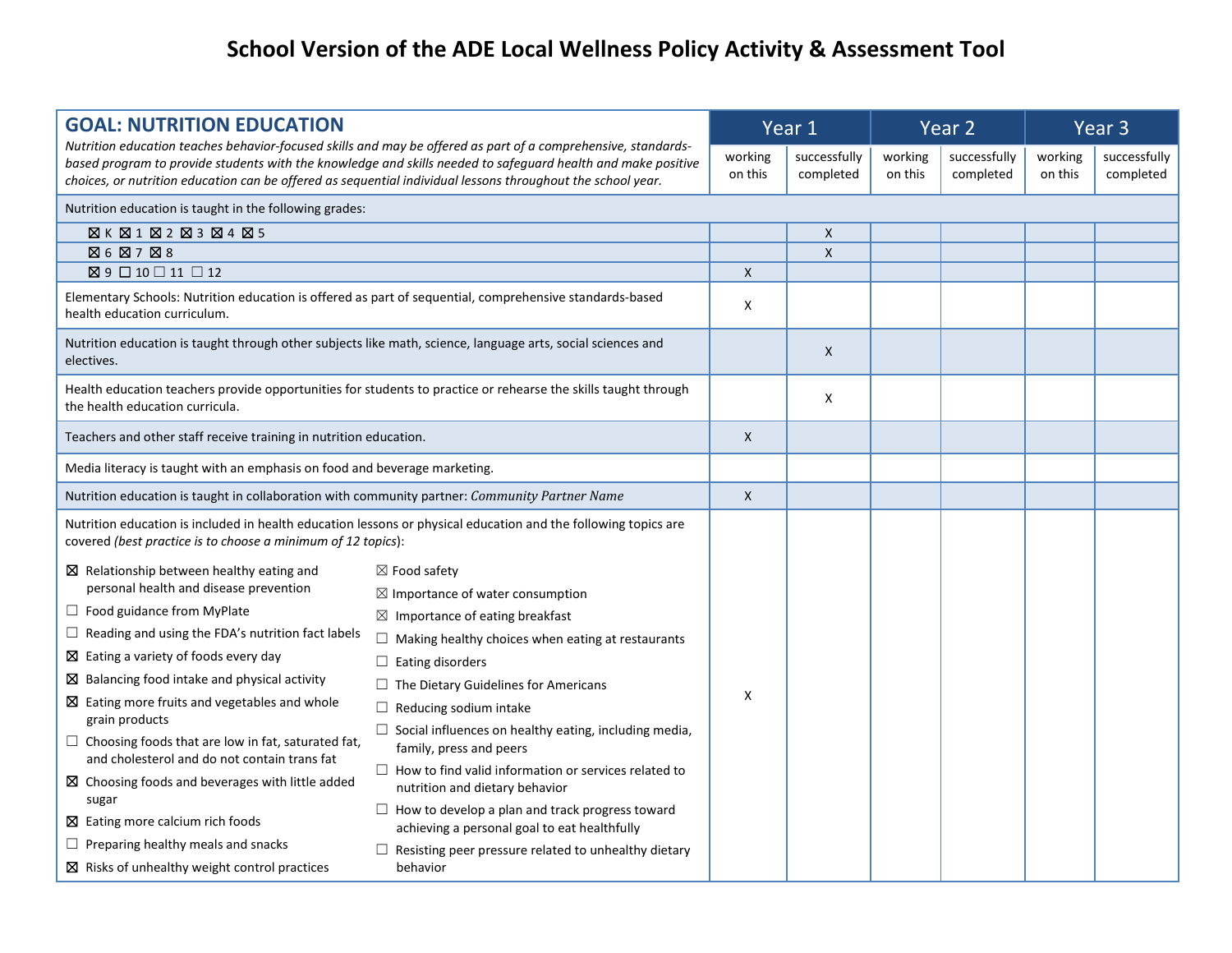| $\Box$ Accepting body size difference<br>Influencing, supporting, or advocating for others'<br>healthy dietary behavior                                               |                   |  |  |  |
|-----------------------------------------------------------------------------------------------------------------------------------------------------------------------|-------------------|--|--|--|
| Lessons link with school meal programs, cafeteria nutrition promotion activities, school gardens/Farm to<br>School, and other nutrition related community activities. |                   |  |  |  |
| Nutrition education includes experiential, hands on learning experiences:                                                                                             |                   |  |  |  |
| Cooking demonstrations                                                                                                                                                |                   |  |  |  |
| Taste testing                                                                                                                                                         |                   |  |  |  |
| Promotion of new school menu items                                                                                                                                    |                   |  |  |  |
| School gardens                                                                                                                                                        | $\checkmark$<br>л |  |  |  |
| Farm tours                                                                                                                                                            | х                 |  |  |  |

| <b>GOAL: PHYSICAL ACTIVITY</b>                                                                                                                                                                                                                                            |                    | Year 1                    |                    | Year 2                    |                    | Year 3                    |
|---------------------------------------------------------------------------------------------------------------------------------------------------------------------------------------------------------------------------------------------------------------------------|--------------------|---------------------------|--------------------|---------------------------|--------------------|---------------------------|
| Regular physical activity in childhood and adolescence is important for physical and socioemotional health.<br>Incorporating regular physical activity in your school(s) is an important contributor to student wellness.                                                 | working<br>on this | successfully<br>completed | working<br>on this | successfully<br>completed | working<br>on this | successfully<br>completed |
| <b>Physical Activity</b>                                                                                                                                                                                                                                                  |                    |                           |                    |                           |                    |                           |
| Physical activity of any kind is available for at least 120 minutes per day for all students.                                                                                                                                                                             |                    | $\mathsf{X}$              |                    |                           |                    |                           |
| Physical activity during the day (including but not limited to recess, classroom physical activity breaks, or<br>physical education) is not used or withheld as punishment for any reason.                                                                                | X                  |                           |                    |                           |                    |                           |
| The district provides teachers and other school staff with a list of ideas for alternative ways to discipline<br>students.                                                                                                                                                | X                  |                           |                    |                           |                    |                           |
| A comprehensive school physical activity program (CSPAP) is used to coordinate physical activity before,<br>during and after school.                                                                                                                                      | X                  |                           |                    |                           |                    |                           |
| To the extent practicable, schools ensure that their grounds and facilities are safe and that equipment is<br>available to all students to be active.                                                                                                                     |                    | Χ                         |                    |                           |                    |                           |
| Through a formal joint- or shared-use agreement, indoor and outdoor physical activity facilities and spaces are<br>open to students, their families, and the community outside of school hours.                                                                           |                    |                           |                    |                           |                    |                           |
| School ensures that inventories of physical activity supplies and equipment are known and, when necessary,<br>work with community partners to ensure sufficient quantities of equipment are available to encourage physical<br>activity for as many students as possible. |                    | X                         |                    |                           |                    |                           |
| <b>Before and After School Activities</b>                                                                                                                                                                                                                                 |                    |                           |                    |                           |                    |                           |
| Students have opportunities to participate in physical activity before school.                                                                                                                                                                                            |                    | X                         |                    |                           |                    |                           |
| Students have opportunities to participate in physical activity after school.                                                                                                                                                                                             |                    | X                         |                    |                           |                    |                           |
| <b>Physical Education</b>                                                                                                                                                                                                                                                 |                    |                           |                    |                           |                    |                           |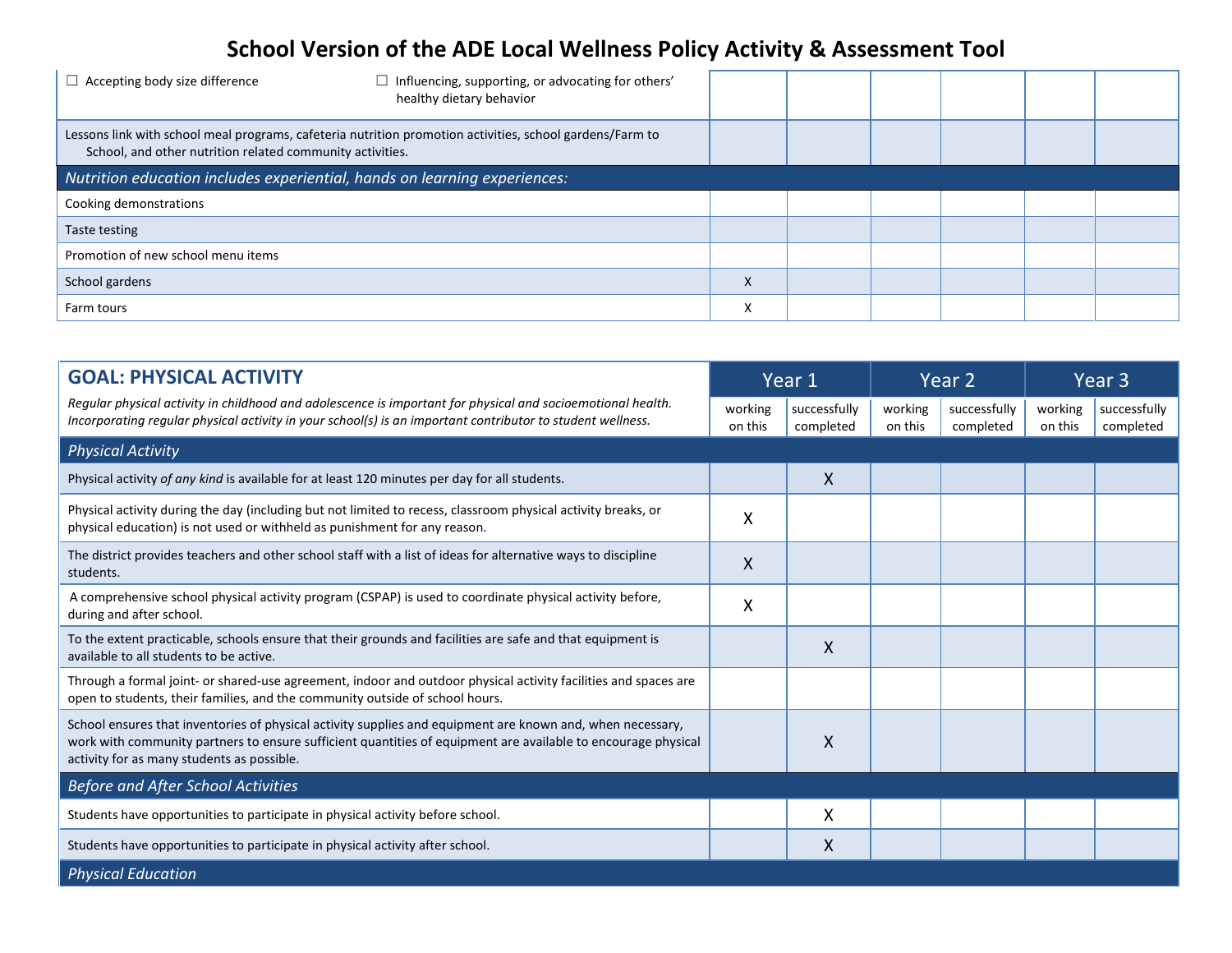| In Arizona, LEAs are recommended to review the Arizona PE Standards. Arizona does not have PE requirement, but the national recommendation for PE minutes is 150 per week at the elementary<br>level and 225 minutes per week at the secondary level (middle school and high school level). |   |              |  |  |
|---------------------------------------------------------------------------------------------------------------------------------------------------------------------------------------------------------------------------------------------------------------------------------------------|---|--------------|--|--|
| Elementary students (grades K-5) in each grade receive physical education for at least (choose one):                                                                                                                                                                                        |   |              |  |  |
| $\Box$ 45 minutes per week                                                                                                                                                                                                                                                                  |   |              |  |  |
| $\Box$ 60-89 minutes per week                                                                                                                                                                                                                                                               |   |              |  |  |
| $\boxtimes$ 90-149 minutes per week                                                                                                                                                                                                                                                         |   | X            |  |  |
| $\Box$ 150 or more minutes per week                                                                                                                                                                                                                                                         |   |              |  |  |
| $\Box$ Other:                                                                                                                                                                                                                                                                               |   |              |  |  |
| Secondary students (grades 6-12) are (choose one):                                                                                                                                                                                                                                          |   |              |  |  |
| $\boxtimes$ Required to take one physical education credit total                                                                                                                                                                                                                            |   |              |  |  |
| $\Box$ Will take more than one academic year of physical education                                                                                                                                                                                                                          |   | X            |  |  |
| $\Box$ Will take physical education throughout all secondary school years                                                                                                                                                                                                                   |   |              |  |  |
| $\Box$ Other:                                                                                                                                                                                                                                                                               |   |              |  |  |
| Students receive formal, age-appropriate physical education, consistent with national and state standards for<br>physical education.                                                                                                                                                        |   | X            |  |  |
| Physical education program promotes student physical fitness through individualized fitness and activity<br>assessments (via the Presidential Youth Fitness Program or other appropriate assessment).                                                                                       |   | $\mathsf{X}$ |  |  |
| Students are moderately to vigorously active for at least 50% of class time during most or all physical education<br>class sessions.                                                                                                                                                        |   | X            |  |  |
| Physical education teachers participate in professional development at least once per year.                                                                                                                                                                                                 | X |              |  |  |
| Physical education classes are taught by licensed teachers who are certified or endorsed to teach physical<br>education.                                                                                                                                                                    | X |              |  |  |
| Waivers, exemptions, or substitutions for physical education classes are not granted.                                                                                                                                                                                                       | X |              |  |  |
| Physical education may not be substituted for any other class (i.e. dance, marching band, ROTC etc.)                                                                                                                                                                                        |   | X            |  |  |
| Recess                                                                                                                                                                                                                                                                                      |   |              |  |  |
| Elementary schools provide at least 20 minutes of recess on all days during the school year.                                                                                                                                                                                                |   | $\mathsf{X}$ |  |  |
| If recess is offered before lunch, proper hand washing measures are in place.                                                                                                                                                                                                               |   |              |  |  |
| Recess is offered outdoors when weather is feasible.                                                                                                                                                                                                                                        |   | Χ            |  |  |
| Recess is a compliment to not a substitute for physical education class.                                                                                                                                                                                                                    |   | Χ            |  |  |
| Recess monitors encourage students to be active.                                                                                                                                                                                                                                            |   | X            |  |  |
| Recess monitors serve as role models by being physically active along with students.                                                                                                                                                                                                        |   | X            |  |  |
| <b>Classroom Physical Activity Breaks and Active Academics</b>                                                                                                                                                                                                                              |   |              |  |  |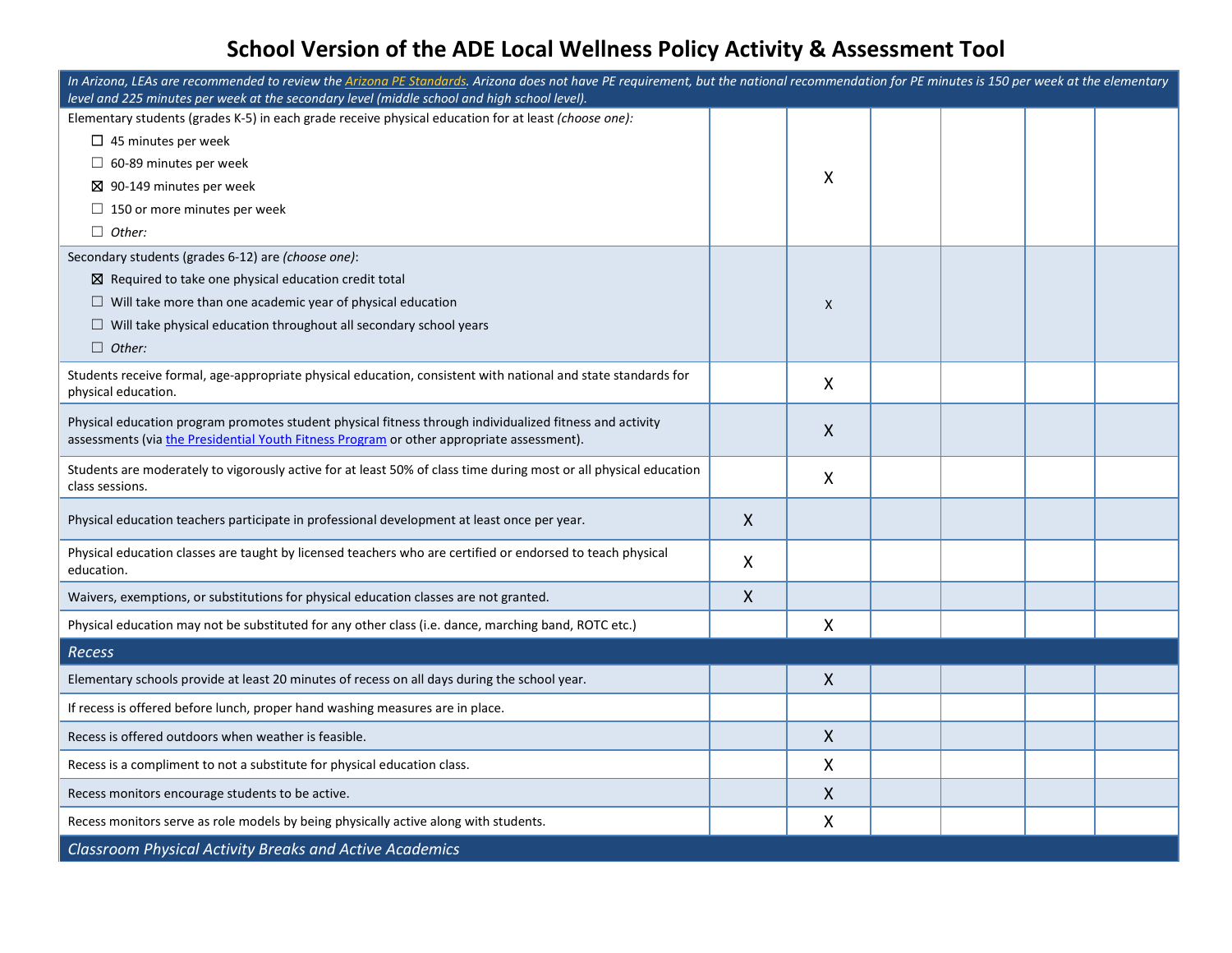| Students are offered periodic opportunities to be physically active or to stretch in the classroom throughout<br>the day on all or most days during a typical school week. |                                                                                                  |   | X                  |  |  |
|----------------------------------------------------------------------------------------------------------------------------------------------------------------------------|--------------------------------------------------------------------------------------------------|---|--------------------|--|--|
| Teachers provide short (3-5 minute) physical activity breaks to students during and between classroom time at<br>least 3 days per week.                                    |                                                                                                  |   |                    |  |  |
| Teachers receive resources, tools, and technology with ideas for classroom physical activity breaks.                                                                       |                                                                                                  |   |                    |  |  |
| Teachers incorporate movement and kinesthetic learning approaches into "core" subject instruction when<br>possible to reduce sedentary behavior during the day.            |                                                                                                  | X |                    |  |  |
| Teachers serve as role models by being physically active alongside students whenever possible.                                                                             |                                                                                                  |   | $\pmb{\mathsf{X}}$ |  |  |
| Physical Activity Topics in Health Education                                                                                                                               |                                                                                                  |   |                    |  |  |
| Health education is required in all elementary grades.                                                                                                                     |                                                                                                  |   |                    |  |  |
| Middle and high school students are required to take and pass at least one health education course.                                                                        |                                                                                                  |   |                    |  |  |
| At least 12 of the following essential topics on physical activity are in the health education curriculum:                                                                 |                                                                                                  |   |                    |  |  |
| $\boxtimes$ The physical, physiological, or social benefits of                                                                                                             | $\boxtimes$ Preventing injury during physical activity                                           |   |                    |  |  |
| physical activity                                                                                                                                                          | $\Box$ Weather-related safety, for example,                                                      |   |                    |  |  |
| $\boxtimes$ How physical activity can contribute to a healthy<br>weight                                                                                                    | avoiding heat stroke, hypothermia, and<br>sunburn while being physically active                  |   |                    |  |  |
| $\boxtimes$ How physical activity can contribute to the<br>academic learning process                                                                                       | $\boxtimes$ How much physical activity is enough,<br>including determining frequency, intensity, |   |                    |  |  |
| $\boxtimes$ How an inactive lifestyle contributes to chronic                                                                                                               | time and type of physical activity                                                               |   |                    |  |  |
| disease                                                                                                                                                                    | $\boxtimes$ Developing an individualized physical<br>activity and fitness plan                   |   |                    |  |  |
| $\boxtimes$ Health-related fitness, including cardiovascular<br>endurance, muscular endurance, muscular                                                                    | Monitoring progress toward reaching goals<br>$\boxtimes$                                         |   |                    |  |  |
| strength, flexibility, and body composition                                                                                                                                | in an individualized physical activity plan                                                      |   | X                  |  |  |
| $\boxtimes$ Differences between physical activity, exercise<br>and fitness                                                                                                 | $\Box$ Dangers of using performance-enhancing<br>drugs such as steroids                          |   |                    |  |  |
| $\boxtimes$ Phases of an exercise session including warm up,<br>workout, and cool down                                                                                     | $\Box$ Social influences on physical activity<br>including media, family, peers, and culture     |   |                    |  |  |
| $\boxtimes$ Decreasing sedentary activities such as TV<br>watching                                                                                                         | $\Box$ How to find valid information or services<br>related to physical activity and fitness     |   |                    |  |  |
| $\boxtimes$ How to influence, support, or advocate for others                                                                                                              | $\boxtimes$ Overcoming barriers to physical activity                                             |   |                    |  |  |
| to engage in physical activity                                                                                                                                             | $\Box$ How to resist peer pressure that                                                          |   |                    |  |  |
| $\boxtimes$ Opportunities for physical activity in the<br>community                                                                                                        | discourages physical activity                                                                    |   |                    |  |  |
|                                                                                                                                                                            |                                                                                                  |   |                    |  |  |
| Active Transport (best practice is to choose a minimum of 6)<br>Safe or preferred routes to school are designated.                                                         |                                                                                                  |   |                    |  |  |
| Activities such as participation in international Walk to School Week are promoted.                                                                                        |                                                                                                  |   | X                  |  |  |
|                                                                                                                                                                            |                                                                                                  |   |                    |  |  |
| Crosswalks on streets leading to school are used.                                                                                                                          |                                                                                                  |   |                    |  |  |
| Secure storage facilities for bicycles and helmet are present on school grounds.                                                                                           |                                                                                                  |   |                    |  |  |
| Instruction on walking/bicycling safety is provided to students.                                                                                                           |                                                                                                  |   | X                  |  |  |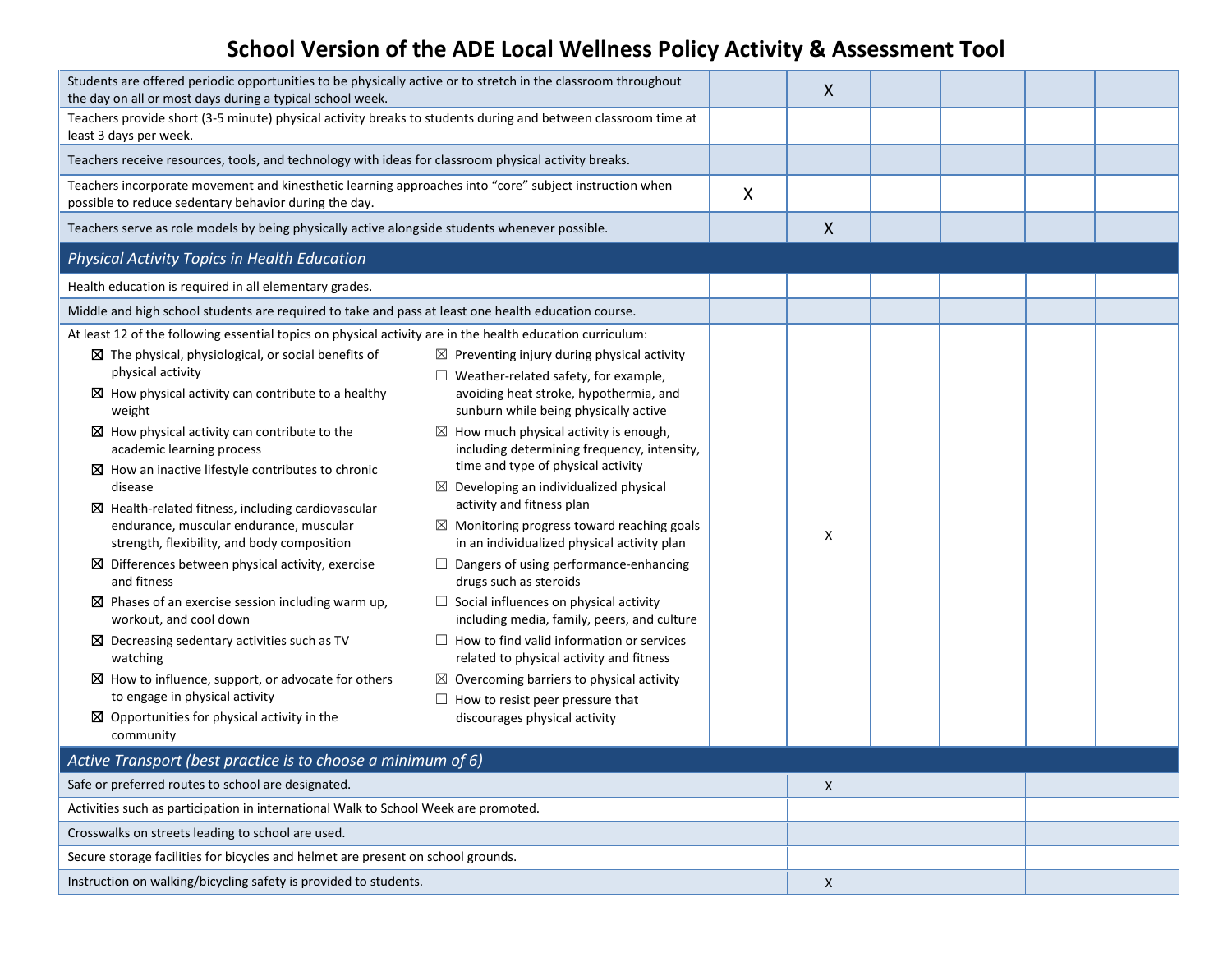| Crossing guards are used.                                                                                                |  |  |  |
|--------------------------------------------------------------------------------------------------------------------------|--|--|--|
| Walking school buses are coordinated.                                                                                    |  |  |  |
| The number of children walking and/or biking to and from school is documented.                                           |  |  |  |
| Maps of the school environment (sidewalks, crosswalks, roads, pathways, bike racks) are distributed.                     |  |  |  |
| Safe routes to school program is promoted to students, staff, parents via newsletters, websites, and local<br>newspaper. |  |  |  |

| <b>GOAL: OTHER ACTIVITIES THAT PROMOTE STUDENT WELLNESS</b>                                                                                                                                                                                                                                       |                    | Year 1                    |                    | Year <sub>2</sub>         |                    | Year <sub>3</sub>         |
|---------------------------------------------------------------------------------------------------------------------------------------------------------------------------------------------------------------------------------------------------------------------------------------------------|--------------------|---------------------------|--------------------|---------------------------|--------------------|---------------------------|
|                                                                                                                                                                                                                                                                                                   | working<br>on this | successfully<br>completed | working<br>on this | successfully<br>completed | working<br>on this | successfully<br>completed |
| <b>School Sponsored Events</b>                                                                                                                                                                                                                                                                    |                    |                           |                    |                           |                    |                           |
| School-sponsored events incorporate wellness components including physical activity and healthy eating<br>opportunities.                                                                                                                                                                          | X                  |                           |                    |                           |                    |                           |
| Relationships with Community Partnerships                                                                                                                                                                                                                                                         |                    |                           |                    |                           |                    |                           |
| Hospitals                                                                                                                                                                                                                                                                                         |                    |                           |                    |                           |                    |                           |
| Universities/colleges                                                                                                                                                                                                                                                                             |                    | X                         |                    |                           |                    |                           |
| Local businesses                                                                                                                                                                                                                                                                                  |                    | X                         |                    |                           |                    |                           |
| SNAP-Ed (AZ Health Zone) Providers                                                                                                                                                                                                                                                                |                    |                           |                    |                           |                    |                           |
| Community Health Promotion and Family Engagement                                                                                                                                                                                                                                                  |                    |                           |                    |                           |                    |                           |
| The benefits of and approaches to healthy eating and physical activity are promoted to parents/caregivers,<br>families, and the general community throughout the school year (i.e. the school provides information about<br>nutrition and physical activity to parents throughout the year).      | X                  |                           |                    |                           |                    |                           |
| Families are informed and invited to participate in school-sponsored activities and receive information about<br>health promotion efforts.                                                                                                                                                        | X                  |                           |                    |                           |                    |                           |
| Electronic and non-electronic mechanisms are used to ensure that all families are notified of opportunities to<br>participate in school-sponsored activities and receive information about health promotion efforts.                                                                              |                    |                           |                    |                           |                    |                           |
| <b>Staff Wellness and Health Promotion</b>                                                                                                                                                                                                                                                        |                    |                           |                    |                           |                    |                           |
| The school participates in a staff wellness committee that focuses on staff wellness issues, identifies and<br>disseminates wellness resources and performs other functions that support staff wellness in coordination with<br>human resources staff. Subcommittee leader's name: Function of HR | X                  |                           |                    |                           |                    |                           |
| School implements the strategies listed below to support staff in actively promoting and modeling healthy<br>eating and physical activity behaviors.                                                                                                                                              |                    |                           |                    |                           |                    |                           |
| Strategy 1: BMI challenges (reducing BMI percentage)                                                                                                                                                                                                                                              |                    |                           |                    |                           |                    |                           |
| Strategy 2: Water Consumption challenges                                                                                                                                                                                                                                                          |                    |                           |                    |                           |                    |                           |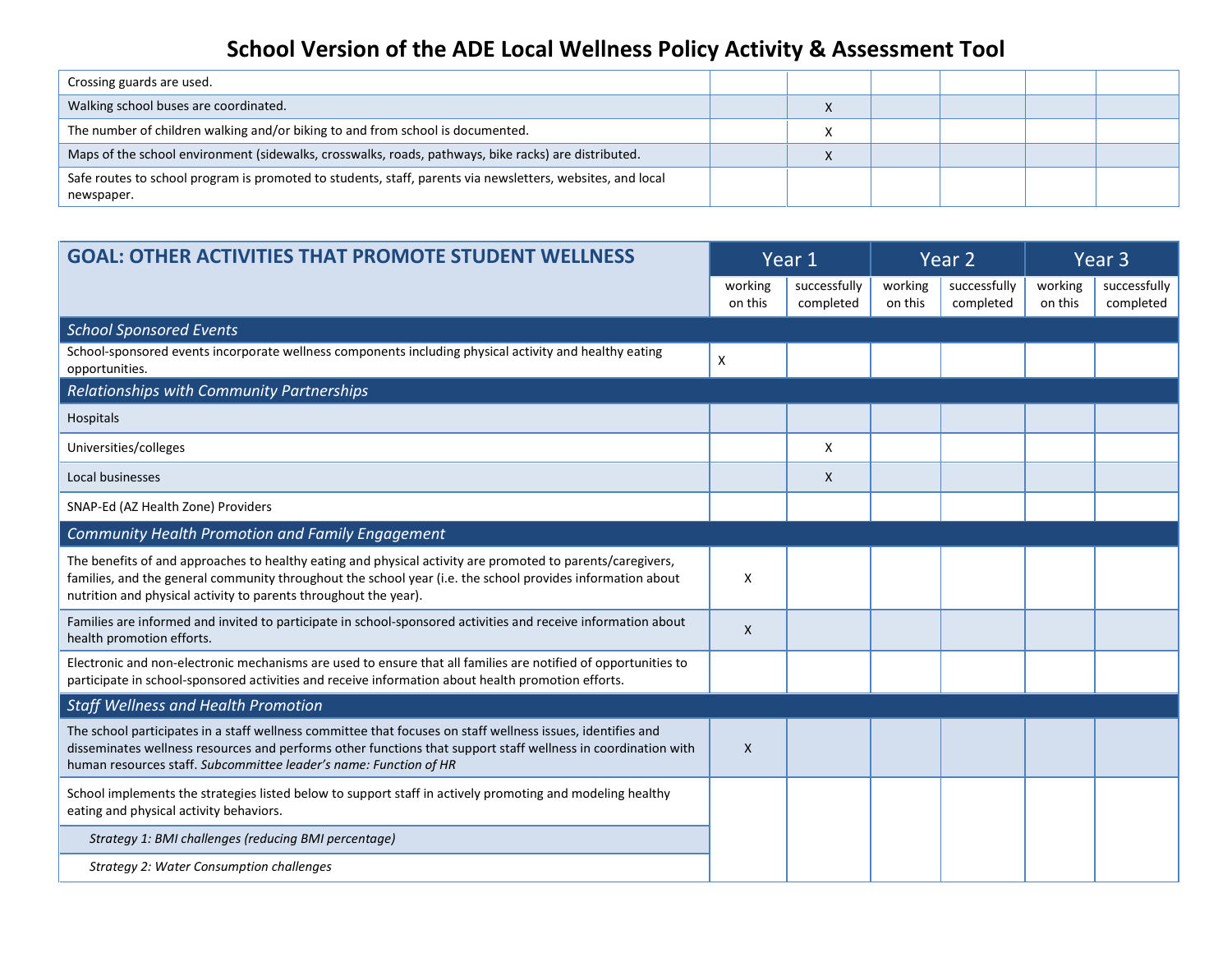| Strategy 3: Healthy living courses and training                                                                                                                                                      |   |   |  |  |
|------------------------------------------------------------------------------------------------------------------------------------------------------------------------------------------------------|---|---|--|--|
| Strategy 4:                                                                                                                                                                                          |   |   |  |  |
| The school promotes staff member participation in health promotion programs.                                                                                                                         | X |   |  |  |
| School has a healthy meeting policy for all events with available food options to optimize healthy food options.                                                                                     |   | X |  |  |
| <b>Professional Learning</b>                                                                                                                                                                         |   |   |  |  |
| The school offers or promotes annual professional learning opportunities and resources for staff to increase<br>knowledge and skills about promoting healthy behaviors in the classroom and schools. | X |   |  |  |
| <b>Other Activities to Promote Wellness</b>                                                                                                                                                          |   |   |  |  |
| Each school has a health professional on site for at least half the school day.                                                                                                                      |   |   |  |  |
| The school hosts a health fairs.                                                                                                                                                                     |   |   |  |  |
| Other:                                                                                                                                                                                               |   |   |  |  |
| Other:                                                                                                                                                                                               |   |   |  |  |
| Other:                                                                                                                                                                                               |   |   |  |  |

#### **II. DISTRICT POLICIES**

In the following sections, check the box for the correct year *if your school currently meets the district wellness policy requirements*.

| <b>DISTRICT POLICY: SCHOOL MEALS STANDARDS</b>                                                                                                                                                                                                        | Year 1        | Year 2        | Year <sub>3</sub> |
|-------------------------------------------------------------------------------------------------------------------------------------------------------------------------------------------------------------------------------------------------------|---------------|---------------|-------------------|
| At a minimum, the school meal standards should meet the New Meal Pattern requirements. This section also includes standards<br>for the meal service area, menu composition (use of local produce) and guidelines for water availability during meals. | in compliance | in compliance | in compliance     |
| <b>National School Lunch Program</b>                                                                                                                                                                                                                  |               |               |                   |
| Participates in the National School Lunch Program.                                                                                                                                                                                                    | X             |               |                   |
| Lunch meals served meet the new meal pattern requirements including minimum requirements for fruits, vegetables (and<br>subgroups), whole-grain rich foods, meat/meat alternates and 2 varieties of milk.                                             | X             |               |                   |
| 80 percent of lunch items are prepared from scratch or made on site.                                                                                                                                                                                  | X             |               |                   |
| Students are served lunch at a reasonable and appropriate time of the day.                                                                                                                                                                            | X             |               |                   |
| (Elementary only) Lunch follows recess to better support learning and healthy eating.                                                                                                                                                                 |               |               |                   |
| Students have adequate time to eat:                                                                                                                                                                                                                   |               |               |                   |
| $\boxtimes$ Students have 10 minutes of seated time.                                                                                                                                                                                                  | X             |               |                   |
| $\boxtimes$ Students have 20 minutes of seated time.                                                                                                                                                                                                  |               |               |                   |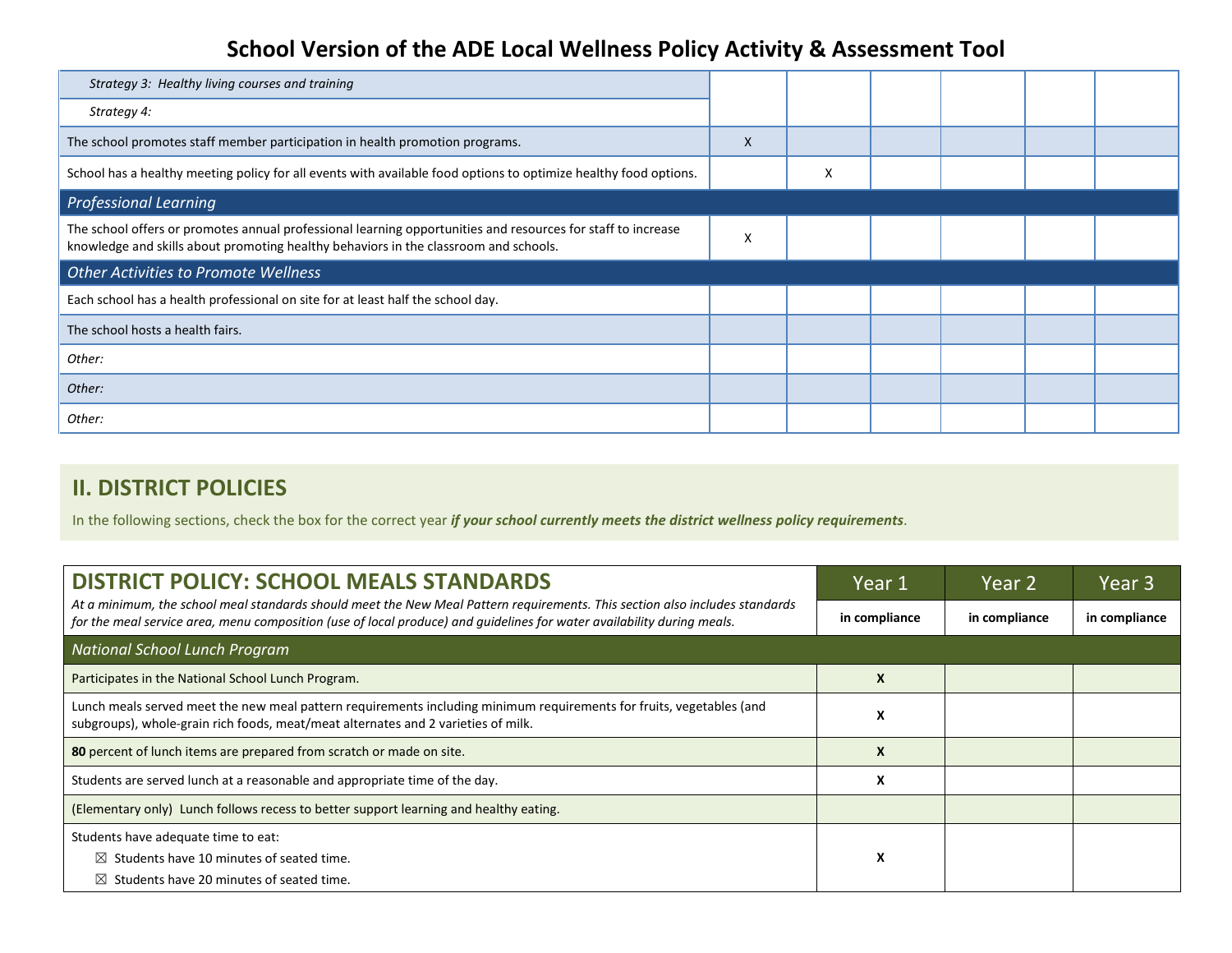| $\Box$ Students have 30 minutes of seated time (ADE best practice).                                                                                                      |              |  |
|--------------------------------------------------------------------------------------------------------------------------------------------------------------------------|--------------|--|
| $\Box$ Students have $\Box$ minutes of seated time.                                                                                                                      |              |  |
| <b>School Breakfast Program</b>                                                                                                                                          |              |  |
| Participates in the School Breakfast Program.                                                                                                                            | X            |  |
| Breakfast meals served meet the new meal pattern requirements including minimum requirements for fruits/vegetables, whole-<br>grain rich foods, and 2 varieties of milk. | $\mathbf{x}$ |  |
| School provides breakfast in the classroom or via mobile grab and go carts.                                                                                              |              |  |
| School Meal Standards meet the following additional quidelines established by the district:                                                                              |              |  |
| Meals are appealing and attractive to students.                                                                                                                          | $\mathsf{x}$ |  |
| Meals are served in clean and pleasant settings.                                                                                                                         | X            |  |
| Local and/or regional products are incorporated into the school meal programs.                                                                                           | $\mathsf{x}$ |  |
| Fresh fruits and vegetables are served times per week.                                                                                                                   |              |  |
| Flavored milk is not served; school only offers low fat and fat free plain milk.                                                                                         |              |  |
| Menus are created/reviewed by a Registered Dietitian or other certified nutrition professional.                                                                          |              |  |
| School meals are administered by a team of nutrition professionals.                                                                                                      |              |  |
| Other:                                                                                                                                                                   |              |  |
| Other:                                                                                                                                                                   |              |  |
| Other:                                                                                                                                                                   |              |  |
| Other:                                                                                                                                                                   |              |  |
| Other:                                                                                                                                                                   |              |  |
| Other:                                                                                                                                                                   |              |  |
| Other:                                                                                                                                                                   |              |  |
| Water                                                                                                                                                                    |              |  |
| Free, potable water is available to all students during the meal period.                                                                                                 | $\mathsf{x}$ |  |
| Water sources and containers are maintained on a regular basis to ensure good hygiene and health safety standards.                                                       | X            |  |
| Students are allowed to bring and carry approved water bottles with only water in them throughout the day.                                                               | $\mathbf{x}$ |  |

| <b>DISTRICT POLICY: COMPETITIVE FOOD AND BEVERAGES</b>                                                                                                                                                                                                                                                                                                                             | Year 1        | Year 2        | Year <sub>3</sub> |
|------------------------------------------------------------------------------------------------------------------------------------------------------------------------------------------------------------------------------------------------------------------------------------------------------------------------------------------------------------------------------------|---------------|---------------|-------------------|
| <b>(SOLD TO STUDENTS)</b>                                                                                                                                                                                                                                                                                                                                                          |               |               |                   |
| Competitive foods and beverages are sold outside of and in competition with federally reimbursable meal programs. At a<br>minimum, LEAs must ensure all foods and beverages sold on campus, during the school day defined as midnight to 30 minutes<br>after the end of the school, meet the USDA Smart Snack guidelines for grades K-12. LEAs can establish additional standards. | in compliance | in compliance | in compliance     |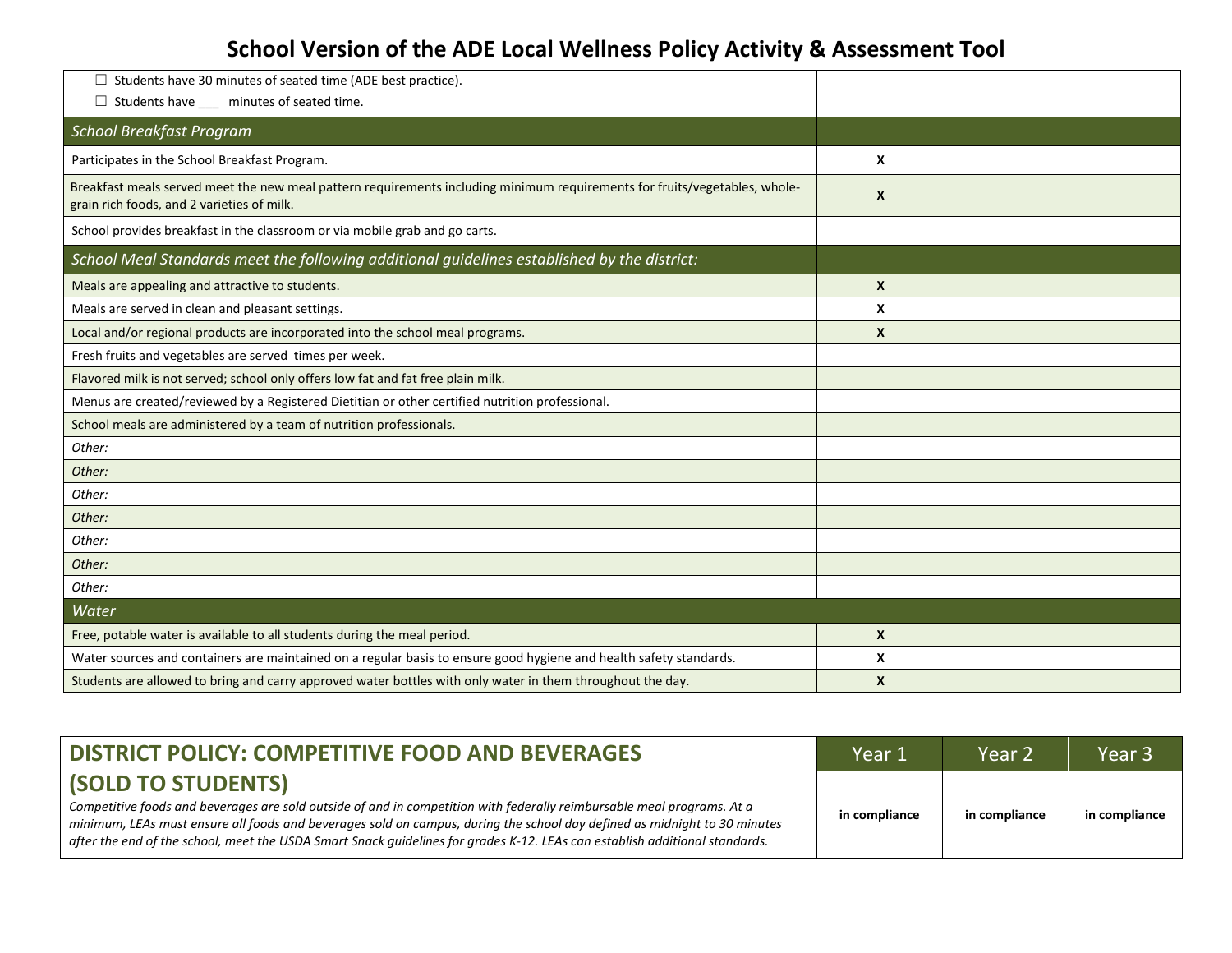| Foods and beverages sold outside the school meal programs meet the USDA Smart Snacks in School nutrition standards on the<br>school campus during the school day (midnight to thirty minutes after the end of the school day). This applies to items sold: |  |  |
|------------------------------------------------------------------------------------------------------------------------------------------------------------------------------------------------------------------------------------------------------------|--|--|
| Not applicable, this school does not sell competitive foods or beverages.<br>⊠                                                                                                                                                                             |  |  |
| $\Box$ A la carte                                                                                                                                                                                                                                          |  |  |
| In student stores                                                                                                                                                                                                                                          |  |  |
| In vending machines                                                                                                                                                                                                                                        |  |  |
| Other:<br>□                                                                                                                                                                                                                                                |  |  |
| Foods and beverages sold outside of the school meal programs meet the following additional quidelines established by the district:                                                                                                                         |  |  |
| All foods and beverages sold outside the school meal programs meet the USDA Smart Snacks in School nutrition standards on the<br>school campus at all times (midnight to midnight).                                                                        |  |  |
| Guideline:                                                                                                                                                                                                                                                 |  |  |
| Guideline:                                                                                                                                                                                                                                                 |  |  |

| <b>DISTRICT POLICY: CELEBRATIONS AND REWARDS</b>                                                                                                                                                                                                                                                                                                                                                                           | Year 1        | Year 2        | Year 3        |
|----------------------------------------------------------------------------------------------------------------------------------------------------------------------------------------------------------------------------------------------------------------------------------------------------------------------------------------------------------------------------------------------------------------------------|---------------|---------------|---------------|
| (FOOD SERVED TO STUDENTS)<br>Arizona Nutrition Standards (ANS) state that all food and beverages supplied at school sponsored events to students in grades K-8<br>must meet the USDA's Smart Snacks in Schools guidelines. The USDA's Smart Snacks in Schools and ANS guidelines do not apply to<br>foods brought to school in bagged lunches or for activities such as birthday parties, holidays, or other celebrations. | in compliance | in compliance | in compliance |
| <b>School Sponsored Events</b>                                                                                                                                                                                                                                                                                                                                                                                             |               |               |               |
| Foods and beverages served to students in grades K-8 meet (or exceed) the USDA Smart Snacks in School nutrition standards, per<br>the Arizona Nutrition Standards (ARS 15-242).                                                                                                                                                                                                                                            | X             |               |               |
| Foods and beverages served to students in grades 9-12 meet (or exceed) the USDA Smart Snacks in School nutrition standards,<br>per the Arizona Nutrition Standards (ARS 15-242).                                                                                                                                                                                                                                           | X             |               |               |
| <b>Classroom Celebrations/Rewards</b>                                                                                                                                                                                                                                                                                                                                                                                      |               |               |               |
| Foods and beverages served to students during classroom celebrations and parties (holidays and birthdays) meet (or exceed) the<br>USDA Smart Snacks in School nutrition standards.                                                                                                                                                                                                                                         |               |               |               |
| Parents and teachers receive a list of healthy party ideas, including non-food celebration ideas.                                                                                                                                                                                                                                                                                                                          |               |               |               |
| Classroom snacks brought in by parents meet (or exceed) the USDA Smart Snacks in School nutrition standards.                                                                                                                                                                                                                                                                                                               |               |               |               |
| Parents receive a list of foods and beverages that meet the USDA Smart Snacks nutrition standards.                                                                                                                                                                                                                                                                                                                         |               |               |               |
| Food and beverage is not used as a reward.                                                                                                                                                                                                                                                                                                                                                                                 | X             |               |               |
| Teachers and other school staff receive a list of alternative ways to reward students.                                                                                                                                                                                                                                                                                                                                     |               |               |               |
| The district has established additional guidelines for all foods and beverages served to students:                                                                                                                                                                                                                                                                                                                         |               |               |               |
| Guideline:                                                                                                                                                                                                                                                                                                                                                                                                                 |               |               |               |
| Guideline:                                                                                                                                                                                                                                                                                                                                                                                                                 |               |               |               |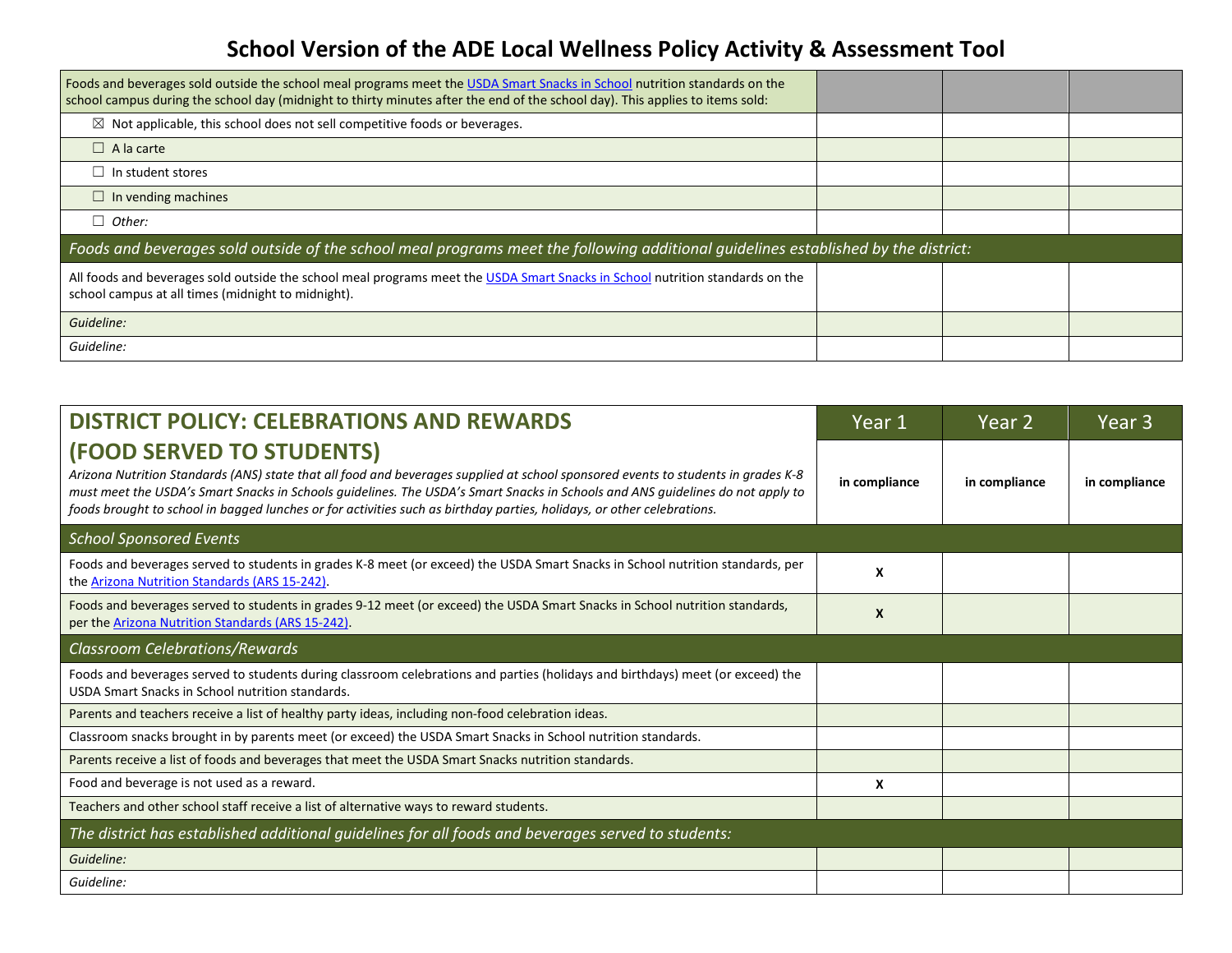*Guideline:*

| <b>DISTRICT POLICY: FUNDRAISING</b>                                                                                                                                                                                                                                                                                                                                               | Year 1           | Year 2        | Year 3        |
|-----------------------------------------------------------------------------------------------------------------------------------------------------------------------------------------------------------------------------------------------------------------------------------------------------------------------------------------------------------------------------------|------------------|---------------|---------------|
| In Arizona, all fundraisers are exempted from the Smart Snacks guidelines when an exemption request form is submitted, per HNS<br>04-2015. However, no exempted fundraiser foods or beverages may be sold in competition with school meals in the food service<br>area during the meal service. LEAs have the authority to implement more restrictive fundraising food standards. | in compliance    | in compliance | in compliance |
| The school does not allow exempt fundraisers. All food sold on campus during the school day as part of a fundraiser must meet<br>Smart Snacks guidelines.                                                                                                                                                                                                                         | X                |               |               |
| The school allows infrequent, exempt fundraisers, where food sold on campus during the school day does not meet Smart Snacks<br>guidelines and complies with the following:                                                                                                                                                                                                       | $\boldsymbol{x}$ |               |               |
| $\Box$ The school adheres to the district's exemption request to ADE for all food-related fundraisers, intended for consumption<br>on school campus during the school day, that do not meet the Smart Snacks guidelines.                                                                                                                                                          | X                |               |               |
| $\boxtimes$ 'Infrequent' as it relates to exempt fundraisers means: special events like the school fiesta                                                                                                                                                                                                                                                                         | X                |               |               |
| $\boxtimes$ An appropriate short duration for exempt fundraisers is defined as: 3 events per year at most                                                                                                                                                                                                                                                                         | X                |               |               |
| Notifying the Public of Fundraising Policy                                                                                                                                                                                                                                                                                                                                        |                  |               |               |
| The district fundraising policy is distributed to all parents/guardians.                                                                                                                                                                                                                                                                                                          |                  |               |               |
| The district has established additional guidelines for fundraising:                                                                                                                                                                                                                                                                                                               |                  |               |               |
| Guideline:                                                                                                                                                                                                                                                                                                                                                                        |                  |               |               |
| Guideline:                                                                                                                                                                                                                                                                                                                                                                        |                  |               |               |
| Guideline:                                                                                                                                                                                                                                                                                                                                                                        |                  |               |               |

| <b>DISTRICT POLICY: FOOD AND BEVERAGE MARKETING</b>                                                                                                                                                                                                                                                                                                                                                      | Year 1        | Year 2        | Year 3        |
|----------------------------------------------------------------------------------------------------------------------------------------------------------------------------------------------------------------------------------------------------------------------------------------------------------------------------------------------------------------------------------------------------------|---------------|---------------|---------------|
| Schools that allow marketing of food and beverages to students must include plans and policies that allow the marketing of only<br>those foods and beverages that may be sold on the school campus during the school day (i.e. that meet the USDA's Smart Snacks<br>in Schools) LEAs have the discretion to enact broader policies that address marketing that occurs at events outside of school hours. | in compliance | in compliance | in compliance |
| All foods and beverages advertised on the school campus during the school day meet or exceed the USDA Smart Snacks in School<br>nutrition guidelines. These guidelines apply to (Check all that apply)                                                                                                                                                                                                   |               |               |               |
| Vending machine exteriors                                                                                                                                                                                                                                                                                                                                                                                |               |               |               |
| School equipment such as marquees, message boards, scoreboards, busses etc.                                                                                                                                                                                                                                                                                                                              |               |               |               |
| Cups used for beverage dispensing, menu boards, coolers, trach cans, and other food service equipment                                                                                                                                                                                                                                                                                                    |               |               |               |
| Posters, book covers, school supplies displays etc.                                                                                                                                                                                                                                                                                                                                                      |               |               |               |
| Advertisements in school publications or mailings                                                                                                                                                                                                                                                                                                                                                        |               |               |               |